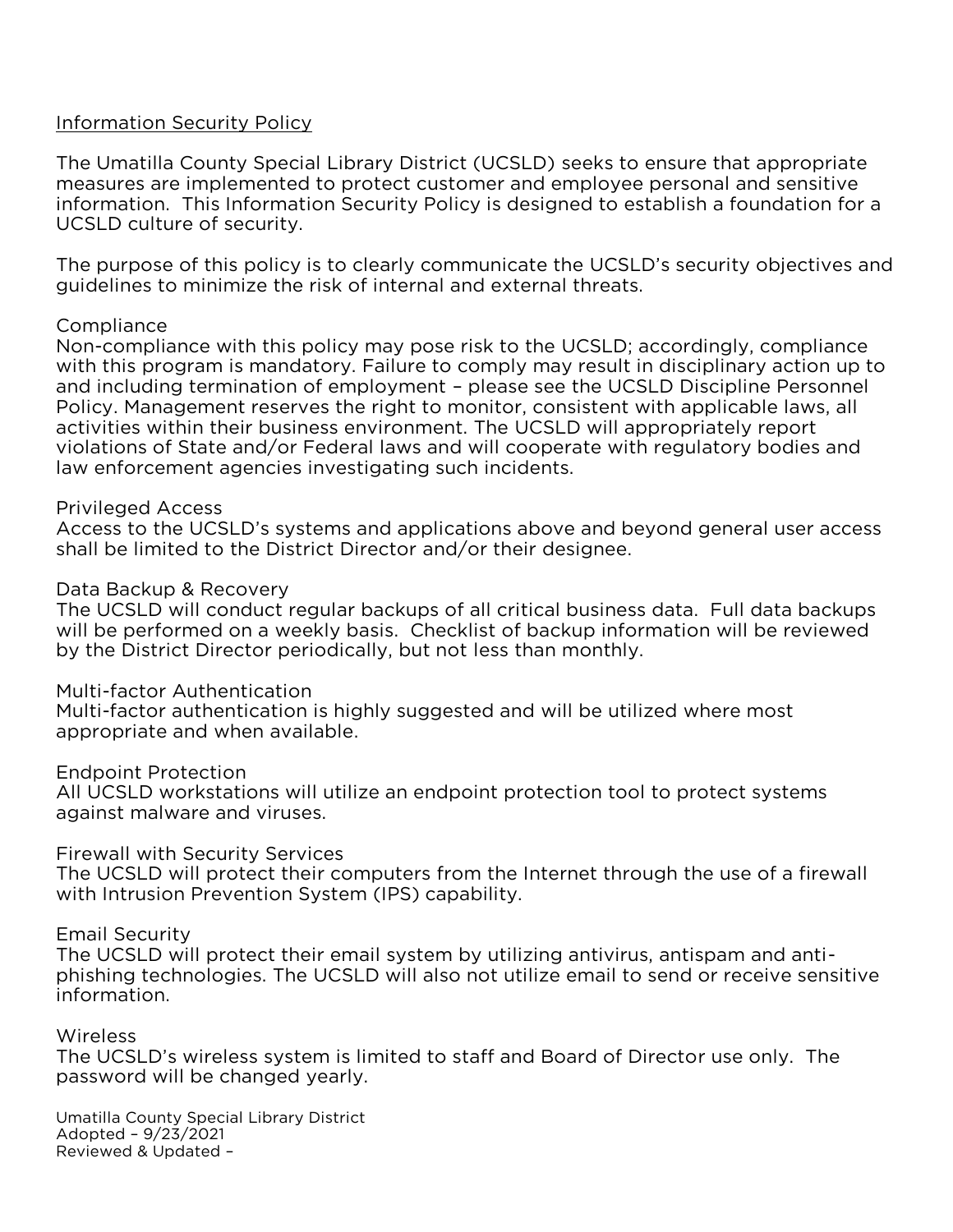Password Management<br>The UCSLD will use a password configuration system. Current best practices will be consulted and will be available through the cybersecurity procedure and checklist. In addition, the UCSLD will educate users on creating/ utilizing secure passwords for systems/ services that can't be controlled by the UCSLD. systems/ services that can't be controlled by the UCSLD.

The UCSLD's personnel are r The UCSLD's personnel are required to participate in security training in the following instances:<br>1. All new hires are required to complete security awareness training before being

- granted system access
- 2. The UCSLD staff will continue to share at monthly safety and staff meetings, new security issues, cybersecurity occurrences, best practices and training to expand security knowledge.
- 3. A formal refresher training is conducted on an annual basis. All employees are 3. A formal refresher training is conducted on an annual basis. All employees are<br>required to participate in and complete this training. required to participate in and complete this training.

Acceptable Use Policy<br>The UCSLD will require all users sign an acceptable use policy before accessing UCSLD resources. This policy governs the use of the company resources and covers a wide range of issues surrounding the rights, responsibilities and privileges - as well as sanctions - connected with computer use. sanctions – connected with computer use.

Asset Management<br>An inventory of all the UCSLD's hardware and software will be maintained that documents the following:

- Employee in possession of the hardware or software<br>• Location of bardware or software
	- Location of hardware or software
	- Date of purchase
	- Serial number
	- Type of device and description

# Patch Management

All software and operating system updates and patches will be configured to automatically install. Periodic review will be conducted to ensure all updates and patches are applied to all devices. patches are applied to all devices.

Securing Remote Workers<br>The UCSLD requires all remote users to utilize company owned devices when working remotely. Those devices will be setup with a secure VPN. remotely. Those devices will be setup with a secure VPN.

Mobile Device Management (MDM)<br>The UCSLD will utilize a tool or service for the administration of mobile devices in the event the mobile device is used to access UCSLD information (this includes email). event the mobile device is used to access UCSLD information (this includes email).

Umatilla County Special Library District<br>Adopted - 9/23/2021 Adopted 2, 23, 232<br>Reviewed & Undated Reviewed & Updated –